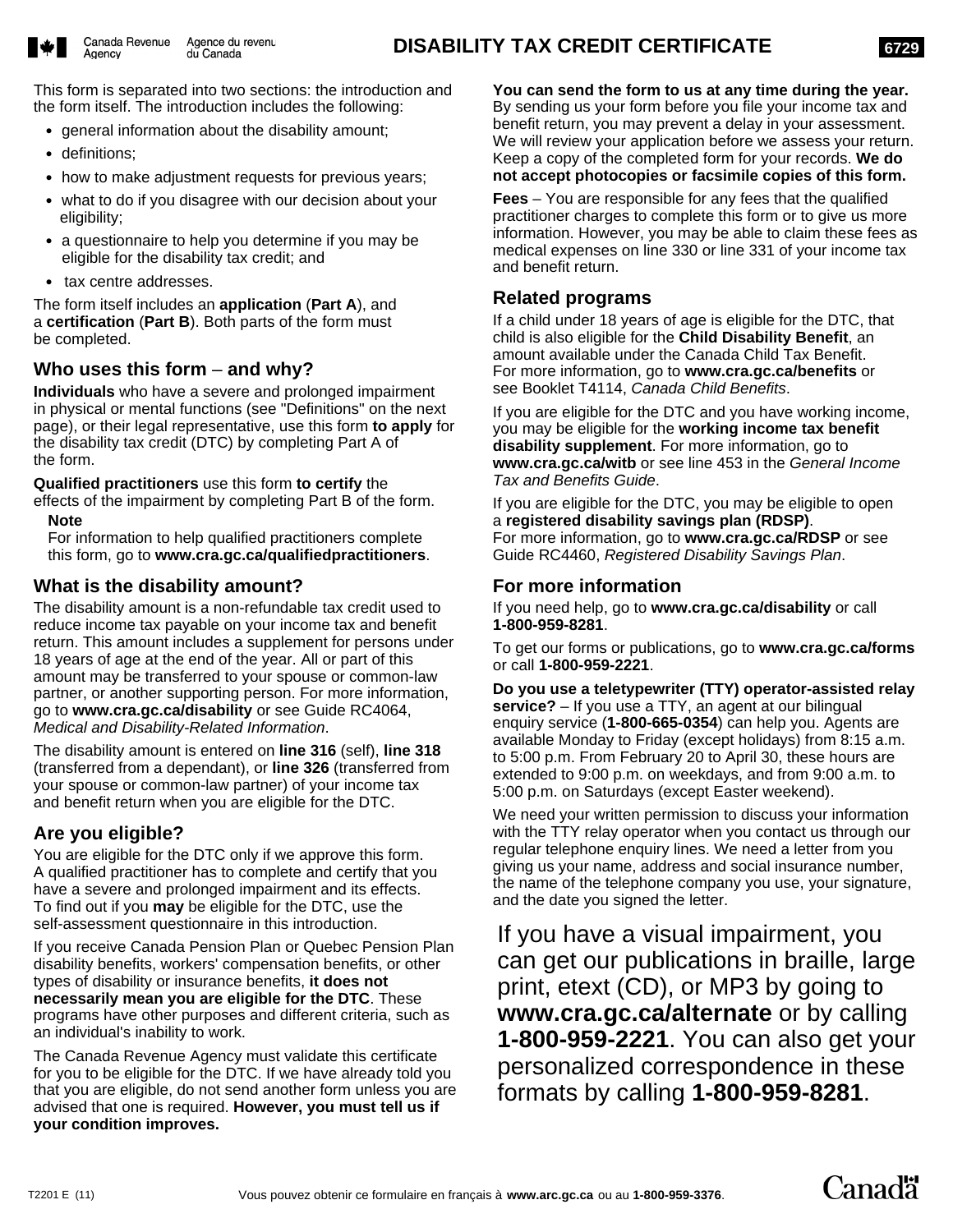## **Definitions**

**Life-sustaining therapy** *–* Life-sustaining therapy must meet the following conditions:

- You receive the therapy to support a vital function, even if it alleviates the symptoms. Examples of this therapy are chest physiotherapy to facilitate breathing and kidney dialysis to filter blood. However, implanted devices such as a pacemaker, or special programs of diet, exercise, or hygiene do **not** qualify.
- You have to dedicate time for the therapy at least **3 times a week**, for an average of at least **14 hours a week** (do not include time needed to recuperate after therapy, for travel, medical appointments, or shopping for medication). Time dedicated to therapy means that you must be required to take time away from normal, everyday activities in order to receive the therapy. The time it takes for a portable or implanted device to deliver therapy is not considered to be time dedicated to therapy.

#### **Note**

For 2005 and later years, where the life-sustaining therapy requires a regular dosage of medication that needs to be adjusted on a daily basis:

- the activities directly related to determining and administering the dosage are considered part of the therapy (except for those activities related to exercise or following a dietary regime, such as carbohydrate calculation); and
- the time spent by primary caregivers performing and supervising the activities related to the therapy of a child because of his or her age is considered to be time dedicated to this therapy.

**Markedly restricted** – You are markedly restricted if, **all or substantially all the time**, you are unable (or it takes you an inordinate amount of time) to perform one or more of the basic activities of daily living (see Question 4 on the next page), even with therapy (other than life-sustaining therapy to support a vital function) and the use of appropriate devices and medication.

**Prolonged** – An impairment is prolonged if it has lasted, or is expected to last, for a continuous period of at least 12 months.

**Qualified practitioner** – Qualified practitioners are medical doctors, optometrists, audiologists, occupational therapists, physiotherapists, psychologists, and speech-language pathologists. The table on page 2 of the form lists which sections of the form each can certify.

**Significantly restricted** – means that although you do not **quite** meet the criteria for markedly restricted, your ability to perform a basic activity of daily living (see Question 4 on next page) or your vision is still substantially restricted.

# **Adjustment requests**

If you want us to adjust a tax year to allow a claim for the disability amount, include Form T1-ADJ, *T1 Adjustment Request*, or a letter containing the details of your request, with your completed Form T2201.

If a representative is acting on your behalf you must provide us with Form T1013, *Authorizing or Cancelling a Representative*, or a signed letter authorizing the representative to make this request.

## **What if you disagree with our decision?**

If we do not approve your form, we will send you a notice of determination to explain why your application was denied. Check your copy of the form against the reason given, since we base our decision on the information provided by the qualified practitioner.

If you have additional information from a qualified practitioner that we did not have in our first review of the form, send that information to the Disability Tax Credit Unit of your tax centre and we will review your file again.

You also have the right to file a formal objection to appeal the decision. The time limit for filing an objection is 90 days after we mail the notice of determination.

#### **Note**

Asking your tax centre to review your file again does not extend the time limit for filing an objection.

If you choose to file a formal objection, your file will be reviewed by the Appeals Branch. You should send either a completed Form T400A, *Objection – Income Tax Act*, or a signed letter to:

Chief of Appeals Sudbury Tax Services Office 1050 Notre Dame Avenue Sudbury ON P3A 5C1

You may also file an objection electronically through our secure Web page at **www.cra.gc.ca/myaccount**.

For more information, visit **www.cra.gc.ca** or see Pamphlet P148, *Resolving Your Dispute: Objections and Appeal Rights Under the Income Tax Act*.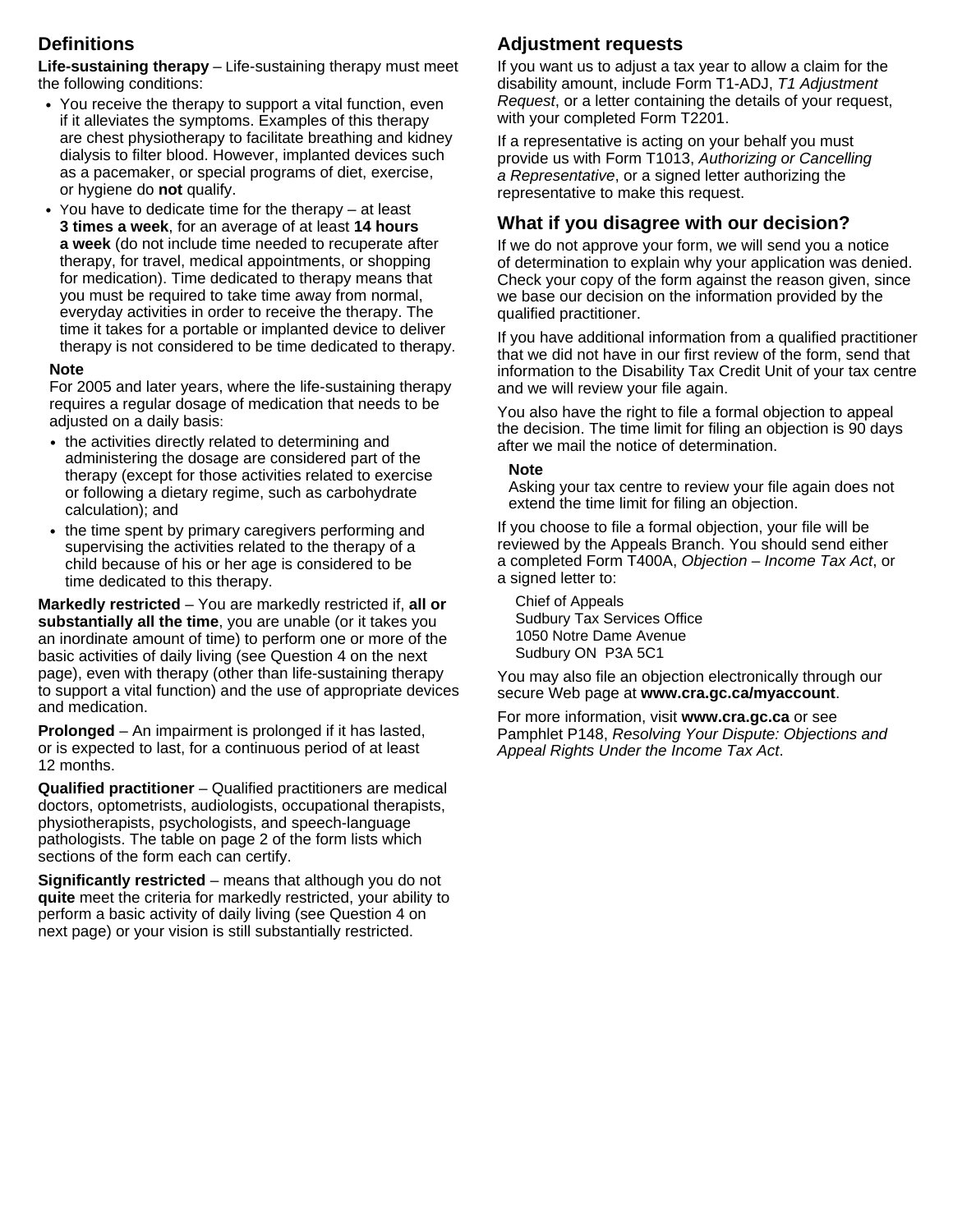## **Self-assessment questionnaire**

Answer these questions to determine if you **may** be eligible for the DTC. **This questionnaire does not replace the form itself.**

#### **Note**

If your answers indicate you **are not eligible** for the DTC, and you still feel that you should be able to claim it, see page 1 of the form for instructions on how to apply.

**1.** Has your impairment in physical or mental functions lasted, or is it expected to last, for a continuous period of at least 12 months?



If you answered **yes***,* answer Questions 2 to 5 below*.*

If you answered **no***,* you **are not eligible** for the DTC. To claim the disability amount, the impairment has to be **prolonged** (defined on the previous page).

**2.** Are you blind?



**3.** Do you receive **life-sustaining therapy** (defined on the previous page)?



- **4.** Do the effects of your impairment cause you to be **markedly restricted** (defined on the previous page) in one of the following basic activities of daily living, even with the appropriate therapy, medication, and devices?
	- speaking
	- hearing
	- walking
	- elimination (bowel or bladder functions)
	- feeding
	- dressing
	- mental functions necessary for everyday life



**5.** Do you meet **all** the following conditions?

- Because of the impairment, you are **significantly restricted** (defined on the previous page) in two or more of the basic activities of daily living listed in Question 4, or you are **significantly restricted** in vision and at least one of the basic activities of daily living listed in Question 4, even with appropriate therapy, medication, and devices.
- These significant restrictions exist together, all or substantially all the time.
- The cumulative effect of these significant restrictions is equivalent to being **markedly restricted** (defined on the previous page) in a **single** basic activity of daily living.



If you answered **yes** to Question 1 and to any one of Questions 2 to 5, you **may be eligible** for the DTC. To apply for the DTC, complete Part A of the form. Then, take the form to a qualified practitioner who can certify the effects of the impairment for you. If the qualified practitioner certifies the form, send it to us for approval. We will review the form and advise you in writing if you are eligible for the DTC.

If you answered **no** to all of Questions 2 to 5, you **are not eligible** for the DTC. For you to be eligible for the DTC, you have to answer **yes** to at least one of these questions. Even if you cannot claim the disability amount, you may have expenses you can claim on your income tax and benefit return. For more information, see Guide RC4064*, Medical and Disability-Related Information.*

## **Where do I send this form?**

Complete and send the original certified form to the **Disability Tax Credit Unit** of your tax centre. Use the chart below to identify the address.

| If you are normally<br>served by the tax<br>services office in:                                                                                | Send this form to the<br>following address:                                                       |
|------------------------------------------------------------------------------------------------------------------------------------------------|---------------------------------------------------------------------------------------------------|
| British Columbia, Regina, or<br>Yukon                                                                                                          | <b>Surrey Tax Centre</b><br>9755 King George Boulevard<br>Surrey BC V3T 5E6                       |
| Alberta, London, Manitoba,<br>Northwest Territories,<br>Saskatoon, Thunder Bay,<br>or Windsor                                                  | <b>Winnipeg Tax Centre</b><br>PO Box 14006, Station Main<br>Winnipeg MB R3C 0E5                   |
| Barrie, Sudbury (the area of<br>Sudbury/Nickel Belt only),<br><b>Toronto Centre, Toronto</b><br>East, Toronto North, or<br><b>Toronto West</b> | <b>Sudbury Tax Centre</b><br>1050 Notre Dame Avenue<br>Sudbury ON P3A 5C1                         |
| Laval, Montréal, Nunavut,<br>Ottawa, Rouyn-Noranda,<br>Sherbrooke, or Sudbury<br>(other than the Sudbury/<br>Nickel Belt area)                 | Shawinigan-Sud Tax Centre<br>PO Box 4000, Station Main<br>Shawinigan QC G9N 7V9                   |
| Chicoutimi,<br>Montérégie-Rive-Sud,<br>Outaouais, Québec,<br>Rimouski, or Trois-Rivières                                                       | Jonquière Tax Centre<br>2251 René-Lévesque Blvd<br>Jonquière QC G7S 5J2                           |
| Kingston, New Brunswick,<br>Newfoundland and Labrador,<br>Nova Scotia, Peterborough,<br>or St. Catharines                                      | St. John's Tax Centre<br>PO Box 12071, Station A<br>St. John's NL A1B 3Z1                         |
| Belleville, Hamilton,<br>Kitchener/Waterloo, or<br><b>Prince Edward Island</b>                                                                 | Summerside Tax Centre<br>275 Pope Road<br>Summerside PE C1N 6A2                                   |
| <b>International Tax Services</b><br>Office (deemed residents,<br>non-residents, and new or<br>returning residents of<br>Canada)               | <b>International Tax</b><br><b>Services Office</b><br>PO Box 9769, Station T<br>Ottawa ON K1G 3Y4 |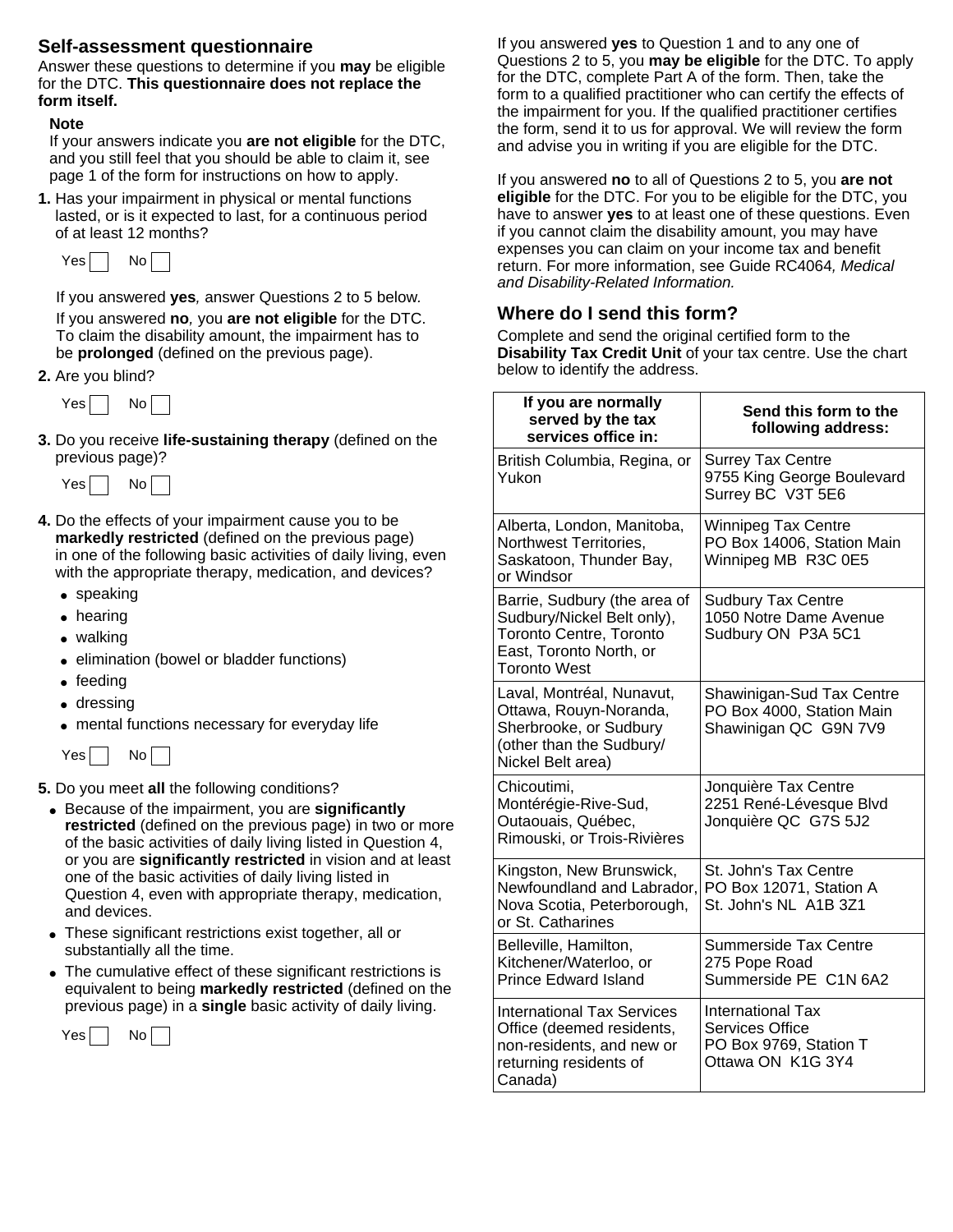## **DISABILITY TAX CREDIT CERTIFICATE**



## **Part A** – **To be completed by the person with the disability (or a legal representative)**

**Step 1:** Complete Part A (**please print**). Remember to sign, where applicable, at the bottom of this page.

- **Step 2:** Take this form to a qualified practitioner (use the table on the next page to find out who can certify the sections that apply). The qualified practitioner completes Part B.
- **Step 3:** Complete and send the original certified form (Part A and Part B) to your tax centre (see the chart on the previous page). **This form must be submitted in its entirety.**

When reviewing your application, if we need more information, we may contact you or a qualified practitioner (named on this certificate or any attached document) who knows about your impairment.

| Information about the person with the disability                                                                                                                                                                                                                                                                                                                                |                                 |                 |                                    |
|---------------------------------------------------------------------------------------------------------------------------------------------------------------------------------------------------------------------------------------------------------------------------------------------------------------------------------------------------------------------------------|---------------------------------|-----------------|------------------------------------|
| First name and initial                                                                                                                                                                                                                                                                                                                                                          | Last name                       |                 | Female<br>Male                     |
| Mailing address (Apt No - Street No Street name, PO Box, RR)                                                                                                                                                                                                                                                                                                                    |                                 |                 | Social insurance number            |
| City                                                                                                                                                                                                                                                                                                                                                                            | Province or territory           | Postal code     | Date of birth<br>Month Day<br>Year |
| Information about the person claiming the disability amount (if different from above)                                                                                                                                                                                                                                                                                           |                                 |                 |                                    |
| First name and initial                                                                                                                                                                                                                                                                                                                                                          | Last name                       |                 | Social insurance number            |
| The person with the disability is:                                                                                                                                                                                                                                                                                                                                              | my spouse or common-law partner | other (specify) |                                    |
| Answer the following questions for all of the years that you are claiming the disability amount for the person with the disability.                                                                                                                                                                                                                                             |                                 |                 |                                    |
| 1. Does the person with the disability live with you?<br>If yes, for which year(s)?                                                                                                                                                                                                                                                                                             |                                 |                 | No<br>Yes                          |
| 2. If you answered no to Question 1, does the person with the disability depend on you<br>for one or more of the basic necessities of life such as food, shelter, or clothing?<br>If yes, for which year(s)?                                                                                                                                                                    |                                 |                 | No<br>Yes                          |
| Give details about the support you provide for the person with the disability (if you need more space, attach a separate sheet of<br>paper):                                                                                                                                                                                                                                    |                                 |                 |                                    |
| As the person claiming the disability amount, I certify that the information given on this form is, to the best of my knowledge,<br>correct and complete.                                                                                                                                                                                                                       |                                 |                 |                                    |
| Signature                                                                                                                                                                                                                                                                                                                                                                       | Telephone number                |                 | Date<br>Year<br>Month Day          |
| <b>Authorization</b>                                                                                                                                                                                                                                                                                                                                                            |                                 |                 |                                    |
| As the person with the disability or their legal representative, I authorize the qualified practitioner(s) having relevant clinical<br>records to provide or discuss the information contained in those records on or with this certificate to the Canada Revenue<br>Agency for the purpose of determining eligibility for the disability tax credit or other related programs. |                                 |                 |                                    |
| Signature                                                                                                                                                                                                                                                                                                                                                                       | Telephone number                |                 | Date<br>Month Day<br>Year          |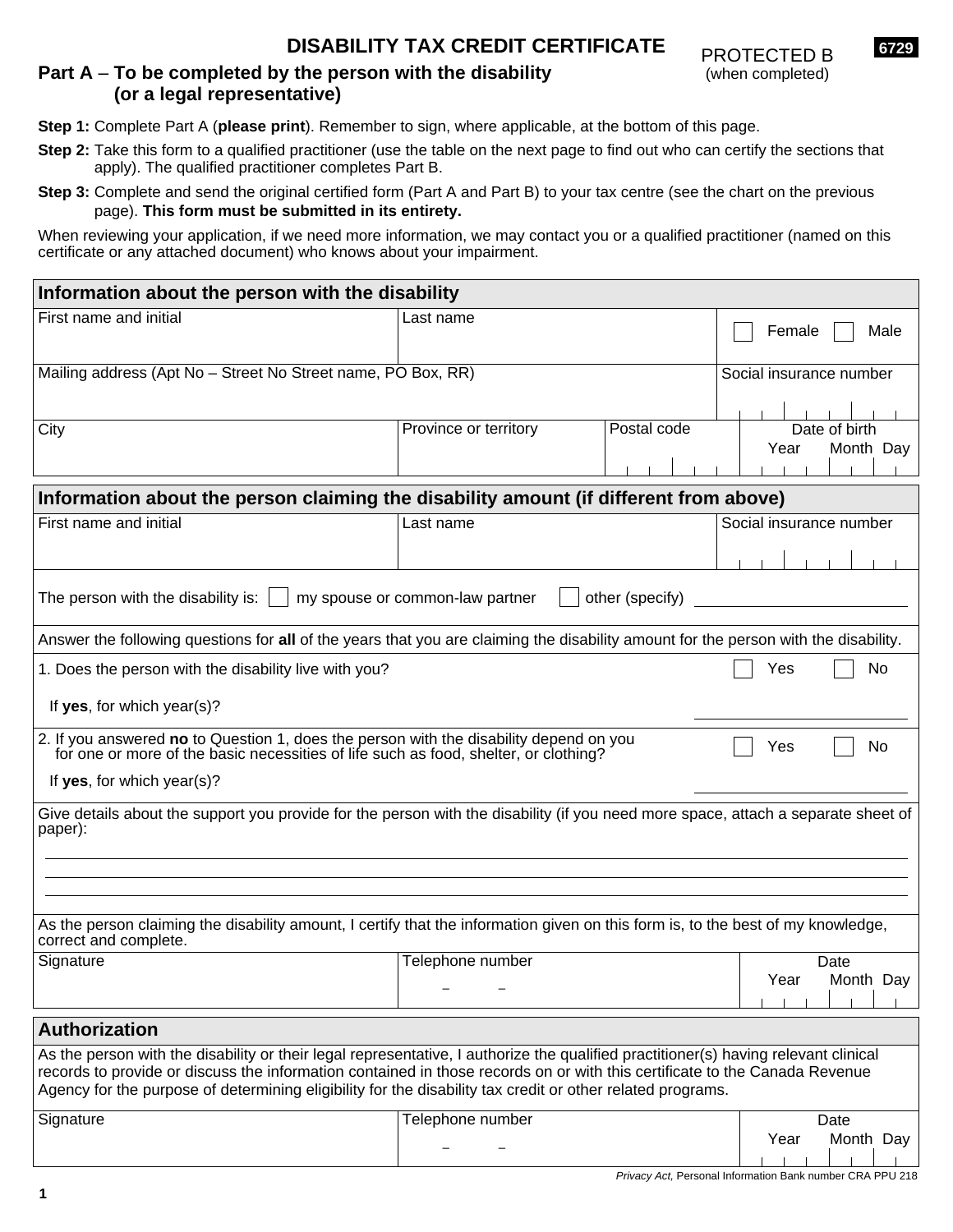## **Part B** – **Must be completed by the qualified practitioner**

PROTECTED B (when completed)

#### Before completing this form, read the instructions below. For more information, go to **www.cra.gc.ca/qualifiedpractitioners**.

Your patient must have an impairment in physical or mental functions which is both severe and prolonged. You must assess the following two criteria of your patient's impairment **separately**:

- **Duration** of the impairment The impairment must be prolonged (it must have lasted, or be expected to last, for a continuous period of at least 12 months).
- **Effects** of the impairment The effects of your patient's impairment must be such that, even with therapy and the use of appropriate devices and medication, your patient is restricted all or substantially all of the time. The effects of your patient's impairment must fall into one of the following categories:
	- Vision
	- Markedly restricted in a basic activity of daily living
	- Life-sustaining therapy
	- The cumulative effect of **significant restrictions** (for patients who are significantly restricted in two or more of the basic activities of daily living, including vision, but do not quite meet the criteria for **markedly restricted**)
- **Step 1:** Complete **only** the section(s) on pages 3 to 8 that apply to your patient. See the table below to find out which page(s) to complete and to determine which sections you can certify.

#### **Note**

Whether completing this form for a child or an adult, assess your patient relative to someone of a similar chronological age who does not have the marked or significant restriction.

|                                    | Section:                                                                                                                                                           | Go to: | To certify the applicable section,<br>you have to be a:                                                                      |
|------------------------------------|--------------------------------------------------------------------------------------------------------------------------------------------------------------------|--------|------------------------------------------------------------------------------------------------------------------------------|
|                                    | <b>Vision</b>                                                                                                                                                      | Page 3 | Medical doctor or optometrist                                                                                                |
|                                    | • Speaking                                                                                                                                                         | Page 3 | Medical doctor or speech-language pathologist                                                                                |
| living                             | • Hearing                                                                                                                                                          | Page 3 | Medical doctor or audiologist                                                                                                |
| ნ<br>⊇.<br>daily                   | • Walking                                                                                                                                                          | Page 4 | Medical doctor, occupational therapist, or<br>physiotherapist (physiotherapist can certify only for<br>2005 and later years) |
| Markedly restricted<br>activity of | • Elimination (bowel or<br>bladder functions)                                                                                                                      | Page 4 | Medical doctor                                                                                                               |
|                                    | $\bullet$ Feeding                                                                                                                                                  | Page 5 | Medical doctor or occupational therapist                                                                                     |
| basic                              | • Dressing                                                                                                                                                         | Page 5 | Medical doctor or occupational therapist                                                                                     |
|                                    | • Performing the mental functions<br>necessary for everyday life                                                                                                   | Page 6 | Medical doctor or psychologist                                                                                               |
|                                    | Life-sustaining therapy to<br>support a vital function                                                                                                             | Page 7 | Medical doctor                                                                                                               |
|                                    | <b>Cumulative effects of significant</b><br>restrictions in two or more basic activities of<br>daily living, including vision (applies to 2005<br>and later years) | Page 8 | Medical doctor or occupational therapist<br>(occupational therapist can only certify for walking,<br>feeding and dressing)   |

**Step 2:** Complete the "**Effects of impairment**," "**Duration**," and "**Certification**" sections on page 9.

## **Definition**

**Markedly restricted** – means that **all or substantially all the time**, and even with therapy (other than life-sustaining therapy to support a vital function) and the use of appropriate devices and medication, either:

- your patient is unable to perform at least one of the basic activities of daily living (see above); or
- it takes your patient an inordinate amount of time to perform at least one of the basic activities of daily living.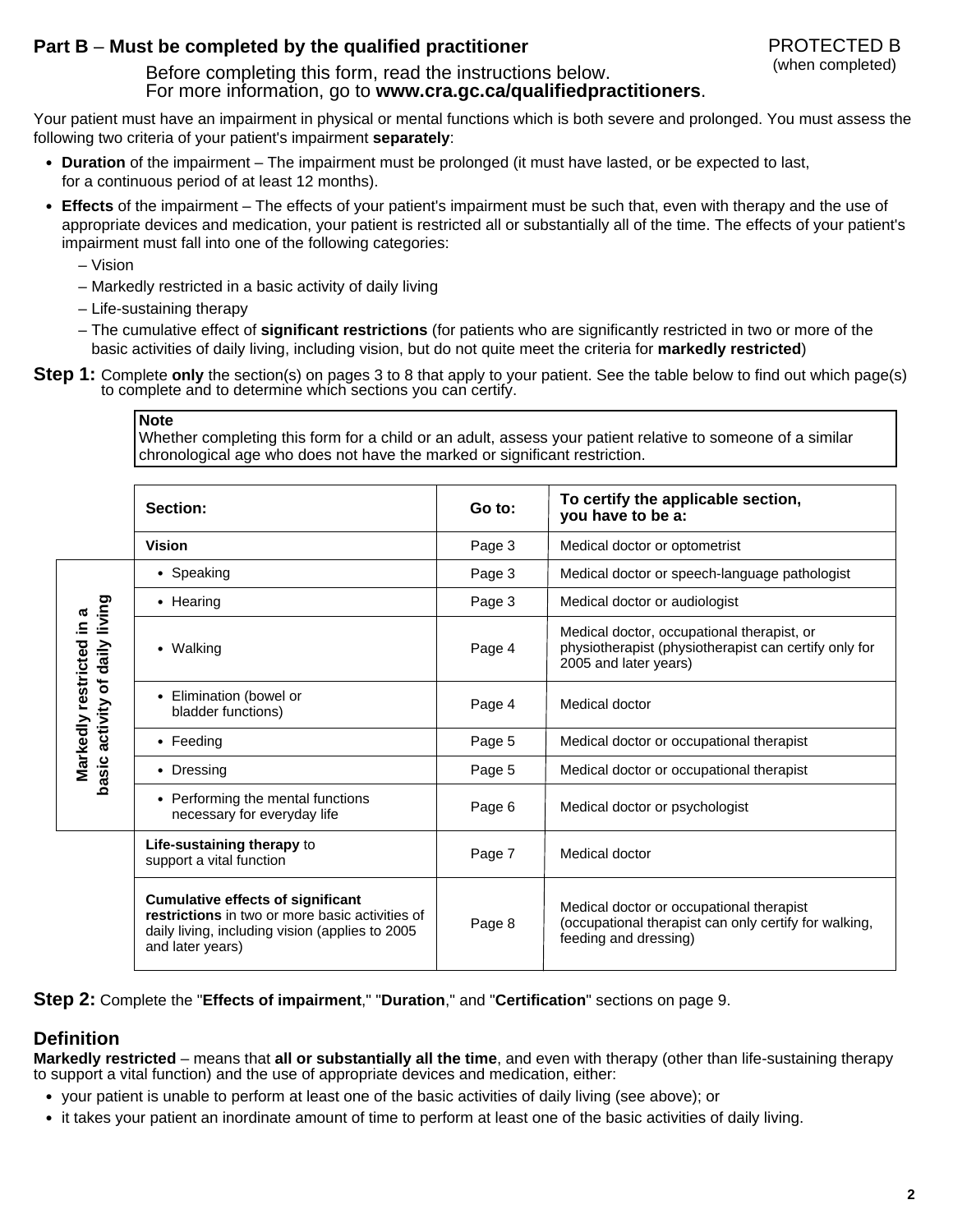| Vision (Complete this section if applicable, and all sections on page 9.)                                                                                                                                                                                                                      | Not applicable |          |  |
|------------------------------------------------------------------------------------------------------------------------------------------------------------------------------------------------------------------------------------------------------------------------------------------------|----------------|----------|--|
| Your patient is considered blind if, even with the use of corrective lenses or medication:<br>• visual acuity in both eyes is 20/200 (6/60) or less with the Snellen Chart (or an equivalent); or<br>• the greatest diameter of the field of vision in <b>both</b> eyes is 20 degrees or less. |                |          |  |
| Is your patient <b>blind</b> , as described above?                                                                                                                                                                                                                                             | Yes            | No.      |  |
| If yes, in what year did your patient's blindness begin (this is not necessarily the same as the year<br>in which the diagnosis was made, as with progressive diseases)?                                                                                                                       |                | Year     |  |
| What is your patient's visual acuity after correction?                                                                                                                                                                                                                                         | Right eye      | Left eve |  |
| What is your patient's visual field after correction (in degrees if possible)?                                                                                                                                                                                                                 | Right eye      | Left eve |  |

| Speaking (Complete this section if applicable, and all sections on page 9.) | Not applicable |  |
|-----------------------------------------------------------------------------|----------------|--|
|-----------------------------------------------------------------------------|----------------|--|

Your patient is considered **markedly restricted** in speaking if, all or substantially all the time, he or she is **unable** or takes an **inordinate amount of time** to speak so as to be understood by another person familiar with the patient, in a quiet setting, even with appropriate therapy, medication, and devices.

#### **Notes**

- Devices for speaking include tracheoesophageal prostheses, vocal amplification devices, and other such devices.
- An **inordinate amount of time** means that speaking so as to be understood takes **significantly** longer than for an average person who does not have the impairment.

#### **Examples of markedly restricted in speaking (examples are not exhaustive):**

- Your patient must rely on other means of communication, such as sign language or a symbol board, all or substantially all the time.
- In your office, you must ask your patient to repeat words and sentences several times, and it takes an inordinate amount of time for your patient to make himself or herself understood.

| Is your patient markedly restricted in speaking, as described above?                                                                                                   | No l<br>Yesl |
|------------------------------------------------------------------------------------------------------------------------------------------------------------------------|--------------|
| Is the marked restriction in speaking present all or substantially all of the time?                                                                                    | Nol<br>Yes I |
| If yes, when did your patient's marked restriction in speaking begin (this is not necessarily the<br>same as the date of the diagnosis, as with progressive diseases)? | Year         |

| Hearing (Complete this section if applicable, and all sections on page 9.) | Not applicable $\Box$ |
|----------------------------------------------------------------------------|-----------------------|
|                                                                            |                       |

Your patient is considered **markedly restricted** in hearing if, all or substantially all the time, he or she is **unable** or takes an **inordinate amount of time** to hear so as to understand another person familiar with the patient, in a quiet setting, even with the use of appropriate devices.

#### **Notes**

- Devices for hearing include hearing aids, cochlear implants, and other such devices.
- An **inordinate amount of time** means that hearing so as to understand takes **significantly** longer than for an average person who does not have the impairment.

#### **Examples of markedly restricted in hearing (examples are not exhaustive):**

- Your patient must rely completely on lip reading or sign language, despite using a hearing aid, in order to understand a spoken conversation, all or substantially all the time.
- In your office, you must raise your voice and repeat words and sentences several times, and it takes an inordinate amount of time for your patient to understand you, despite the use of a hearing aid.

| Is your patient markedly restricted in hearing, as described above?                              | No l<br>Yesl   |
|--------------------------------------------------------------------------------------------------|----------------|
| Is the marked restriction in hearing present all or substantially all of the time?               | No  <br>Yes II |
| If yes, when did your patient's marked restriction in hearing begin (this is not necessarily the | Year           |
| same as the date of the diagnosis, as with progressive diseases)?                                |                |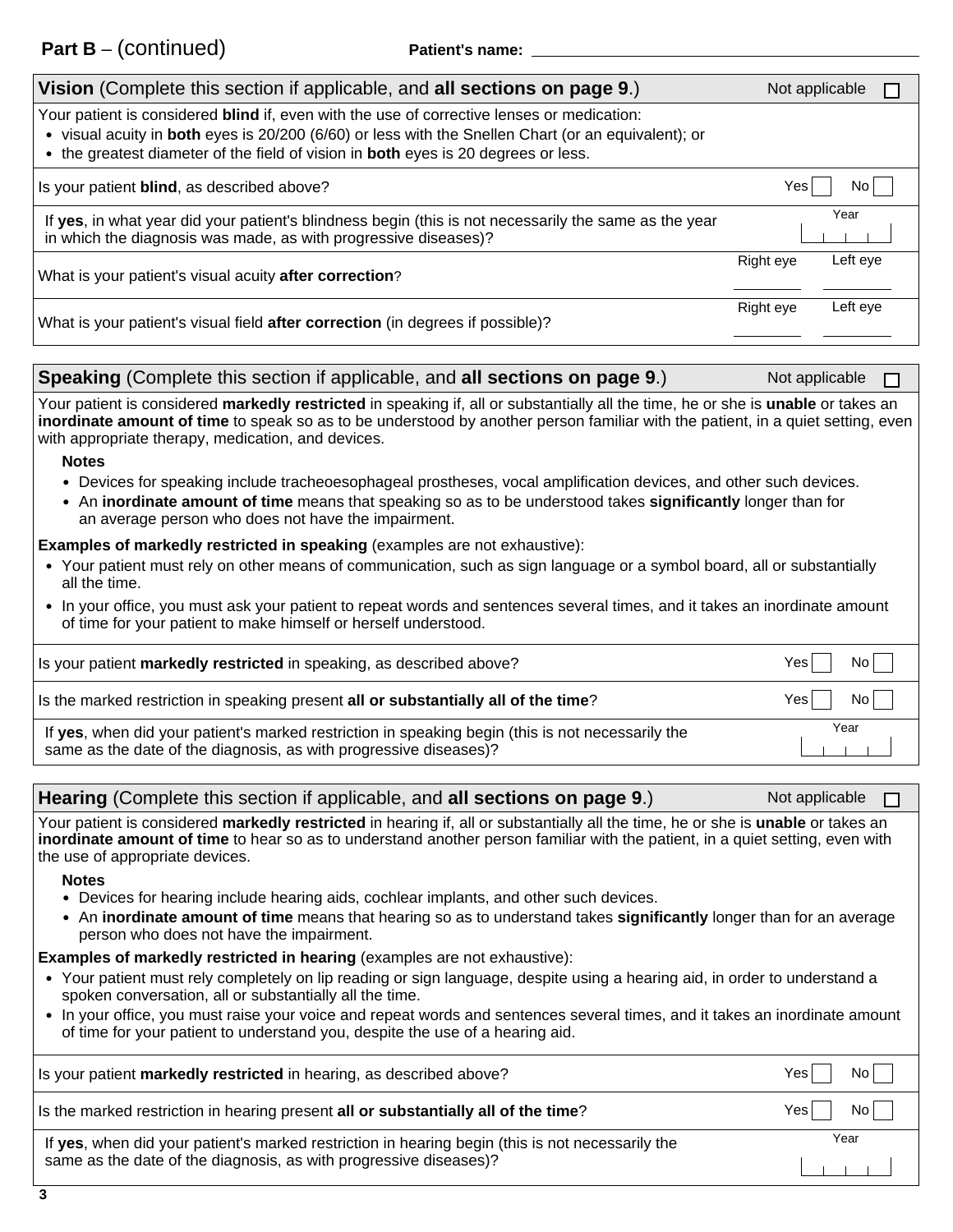#### **Walking** (Complete this section if applicable, and **all sections on page 9**.) Not applicable

Your patient is considered **markedly restricted** in walking if, all or substantially all the time, he or she is **unable** or requires an **inordinate amount of time** to walk even with appropriate therapy, medication, and devices.

#### **Notes**

- Devices for walking include canes, walkers, and other such devices.
- An **inordinate amount of time** means that walking takes **significantly** longer than for an average person who does not have the impairment.

**Examples of markedly restricted in walking** (examples are not exhaustive):

- Your patient must always rely on a wheelchair, even for short distances outside of the home.
- Your patient can walk 100 metres (or approximately one city block), but only by taking an inordinate amount of time, stopping because of shortness of breath or because of pain, all or substantially all the time.
- Your patient experiences severe episodes of fatigue, ataxia, lack of coordination, and problems with balance. These episodes cause the patient to be incapacitated for several days at a time, in that he or she becomes unable to walk more than a few steps. Between episodes, your patient continues to experience the above symptoms, but to a lesser degree. Nevertheless, these symptoms cause him or her to require an inordinate amount of time to walk, all or substantially all the time.

| Is your patient <b>markedly restricted</b> in walking, as described above?                       | No l<br>Yesl |
|--------------------------------------------------------------------------------------------------|--------------|
| Is the marked restriction in walking present all or substantially all of the time?               | Yesl<br>No l |
| If yes, when did your patient's marked restriction in walking begin (this is not necessarily the | Year         |
| same as the date of the diagnosis, as with progressive diseases)?                                |              |

| <b>Elimination</b> – bowel or bladder functions<br>(Complete this section if applicable, and all sections on page 9.)                                                                                                                                                                                                                               | Not applicable |  |
|-----------------------------------------------------------------------------------------------------------------------------------------------------------------------------------------------------------------------------------------------------------------------------------------------------------------------------------------------------|----------------|--|
| Your patient is considered markedly restricted in elimination if, all or substantially all the time, he or she is unable or requires<br>an inordinate amount of time to personally manage bowel or bladder functions, even with appropriate therapy, medication,<br>and devices.                                                                    |                |  |
| <b>Notes</b><br>• Devices for elimination include catheters, ostomy appliances, and other such devices.<br>• An inordinate amount of time means that personally managing elimination takes significantly longer than for an<br>average person who does not have the impairment.                                                                     |                |  |
| <b>Examples of markedly restricted in elimination</b> (examples are not exhaustive):<br>• Your patient needs the assistance of another person to empty and tend to his or her ostomy appliance on a daily basis.<br>e Your patient is incontinent of bladder functions, all or substantially all the time and requires an inordinate amount of time |                |  |

 $\bullet$  Your patient is incontinent of bladder functions, all or substantially all the time, and requires an inordinate amount of time to manage and tend to his or her incontinence pads on a daily basis.

| Is your patient markedly restricted in elimination, as described above?                              | No l<br>Yesl |
|------------------------------------------------------------------------------------------------------|--------------|
| Is the marked restriction in elimination present all or substantially all of the time?               | No l<br>Yesl |
| If yes, when did your patient's marked restriction in elimination begin (this is not necessarily the | Year         |
| same as the date of the diagnosis, as with progressive diseases)?                                    |              |

П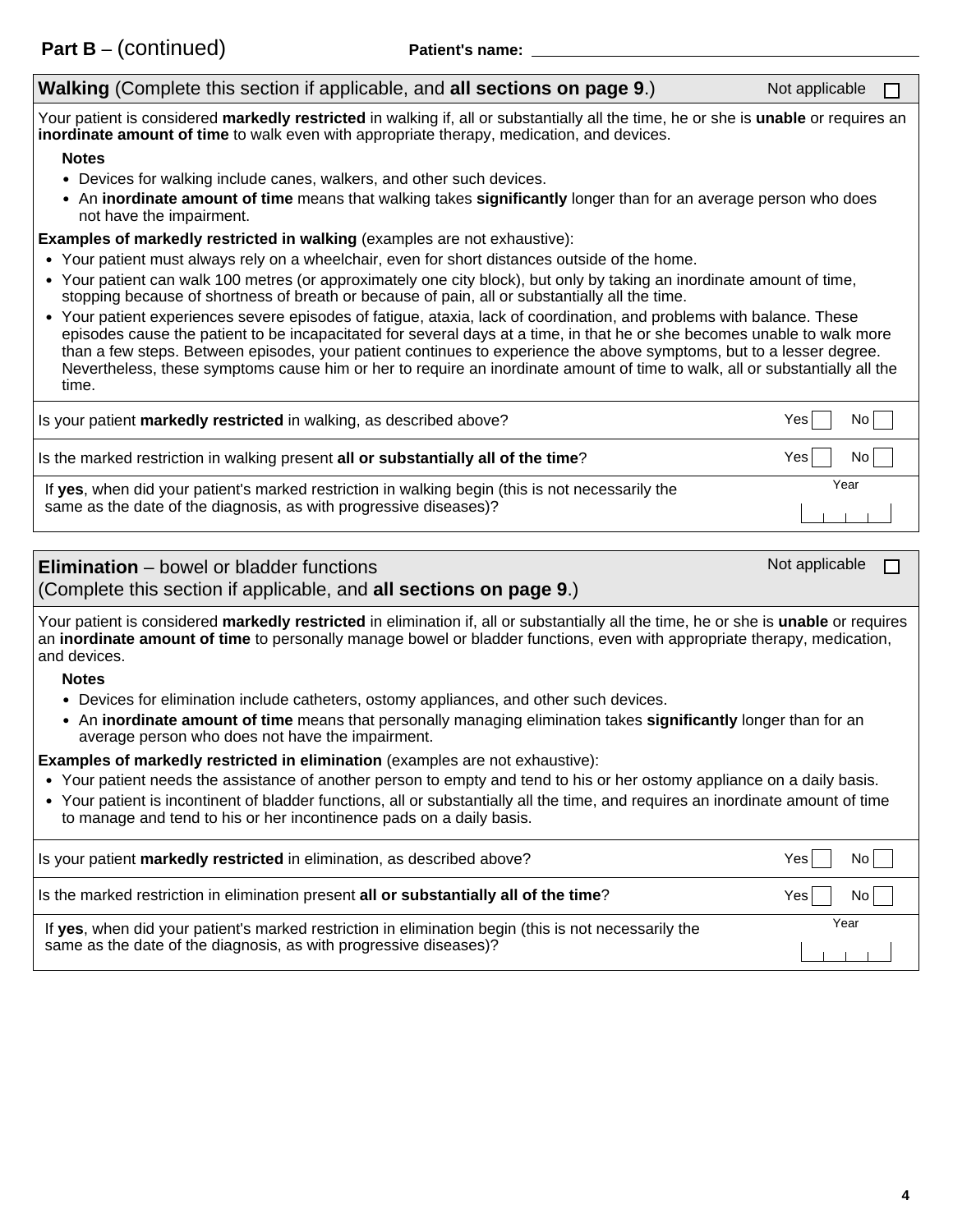| Feeding (Complete this section if applicable, and all sections on page 9.)                                                                                                                                                                             | Not applicable |
|--------------------------------------------------------------------------------------------------------------------------------------------------------------------------------------------------------------------------------------------------------|----------------|
| Your patient is considered markedly restricted in feeding if, all or substantially all the time, he or she is unable or requires an<br>inordinate amount of time to feed himself or herself, even with appropriate therapy, medication, and devices.   |                |
| <b>Notes</b>                                                                                                                                                                                                                                           |                |
| • Feeding oneself does not include identifying, finding, shopping for or otherwise procuring food.                                                                                                                                                     |                |
| • Feeding oneself does include preparing food, except when the time associated is related to a dietary restriction or<br>regime, even when the restriction or regime is required due to an illness or health condition.                                |                |
| • Devices for feeding include modified utensils, and other such devices.                                                                                                                                                                               |                |
| • An inordinate amount of time means that feeding takes significantly longer than for an average person who does not<br>have the impairment.                                                                                                           |                |
| <b>Examples of markedly restricted in feeding (examples are not exhaustive):</b>                                                                                                                                                                       |                |
| • Your patient requires tube feedings, all or substantially all the time, for nutritional sustenance.                                                                                                                                                  |                |
| • Your patient requires an inordinate amount of time to prepare meals or to feed himself or herself, on a daily basis, due to<br>significant pain and decreased strength and dexterity in the upper limbs.                                             |                |
| Is your patient markedly restricted in feeding, as described above?                                                                                                                                                                                    | Yes<br>No      |
| Is the marked restriction in feeding present all or substantially all of the time?                                                                                                                                                                     | Yes<br>No      |
| If yes, when did your patient's marked restriction in feeding begin (this is not necessarily the<br>same as the date of the diagnosis, as with progressive diseases)?                                                                                  | Year           |
| <b>Dressing (Complete this section if applicable, and all sections on page 9.)</b>                                                                                                                                                                     | Not applicable |
| Your patient is considered markedly restricted in dressing if, all or substantially all the time, he or she is unable or requires an<br>inordinate amount of time to dress himself or herself, even with appropriate therapy, medication, and devices. |                |
| <b>Notes</b>                                                                                                                                                                                                                                           |                |
| • Dressing oneself does not include identifying, finding, shopping for or otherwise procuring clothing.                                                                                                                                                |                |
| • Devices for dressing include specialized buttonhooks, long-handled shoehorns, grab rails, safety pulls, and other such<br>devices.                                                                                                                   |                |
| • An inordinate amount of time means that dressing takes significantly longer than for an average person who does<br>not have the impairment.                                                                                                          |                |
|                                                                                                                                                                                                                                                        |                |

**Examples of markedly restricted in dressing** (examples are not exhaustive):

- Your patient cannot dress without daily assistance from another person.
- Due to pain, stiffness, and decreased dexterity, your patient requires an inordinate amount of time to dress on a daily basis.

| Is your patient <b>markedly restricted</b> in dressing, as described above?                       | No.<br>Yes. |
|---------------------------------------------------------------------------------------------------|-------------|
| Is the marked restriction in dressing present all or substantially all of the time?               | No<br>Yes   |
| If yes, when did your patient's marked restriction in dressing begin (this is not necessarily the | Year        |
| same as the date of the diagnosis, as with progressive diseases)?                                 |             |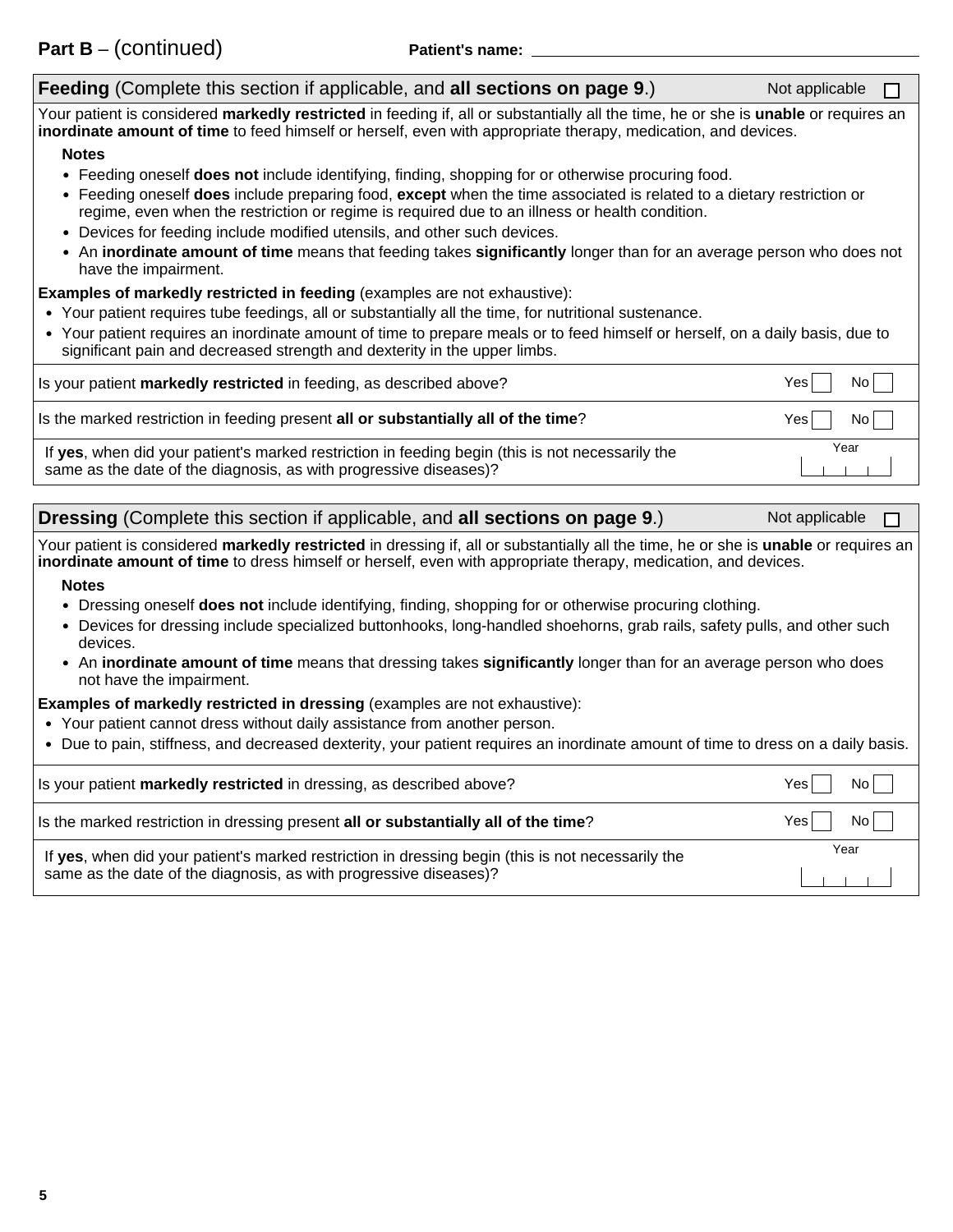## **Mental functions necessary for everyday life**

(Complete this section if applicable, and **all sections on page 9**.)

Your patient is considered **markedly restricted** in performing the mental functions necessary for everyday life (described below) if, all or substantially all the time, he or she is **unable** or requires an **inordinate amount of time** to perform them by himself or herself, even with appropriate therapy, medication, and devices (for example, memory aids and adaptive aids).

#### **Note**

An **inordinate amount of time** means that your patient takes **significantly** longer than an average person who does not have the impairment.

Mental functions necessary for everyday life include:

- adaptive functioning (for example, abilities related to self-care, health and safety, abilities to initiate and respond to social interaction and common, simple transactions);
- memory (for example, the ability to remember simple instructions, basic personal information such as name and address, or material of importance and interest); and
- problem-solving, goal-setting, and judgement, taken together (for example, the ability to solve problems, set and keep goals, **and** make appropriate decisions and judgements).

**Important** – A restriction in problem-solving, goal-setting, or judgement that markedly restricts adaptive functioning, all or substantially all the time, would qualify.

**Examples of markedly restricted in the mental functions necessary for everyday life** (examples are not exhaustive):

- Your patient is unable to leave the house, all or substantially all the time, due to anxiety, despite medication and therapy.
- Your patient is independent in some aspects of everyday living. However, despite medication and therapy, your patient needs daily support and supervision due to an inability to accurately interpret his or her environment.
- - Your patient is incapable of making a common, simple transaction, such as a purchase at the grocery store, without assistance, all or substantially all the time.
- - Your patient experiences psychotic episodes several times a year. Given the unpredictability of the psychotic episodes and the other defining symptoms of his or her impairment (for example, avolition, disorganized behaviour and speech), your patient continues to require **daily** supervision.
- Your patient is unable to express needs or anticipate consequences of behaviour when interacting with others.

| Is your patient markedly restricted in performing the mental functions necessary for everyday life,                                                                                                            | No l |
|----------------------------------------------------------------------------------------------------------------------------------------------------------------------------------------------------------------|------|
| as described above?                                                                                                                                                                                            | Yes  |
| Is the marked restriction in performing the mental functions necessary for everyday life present                                                                                                               | No I |
| all or substantially all of the time?                                                                                                                                                                          | Yes  |
| If yes, when did your patient's marked restriction in the mental functions necessary for everyday life<br>begin (this is not necessarily the same as the date of the diagnosis, as with progressive diseases)? | Year |

Not applicable

 $\Box$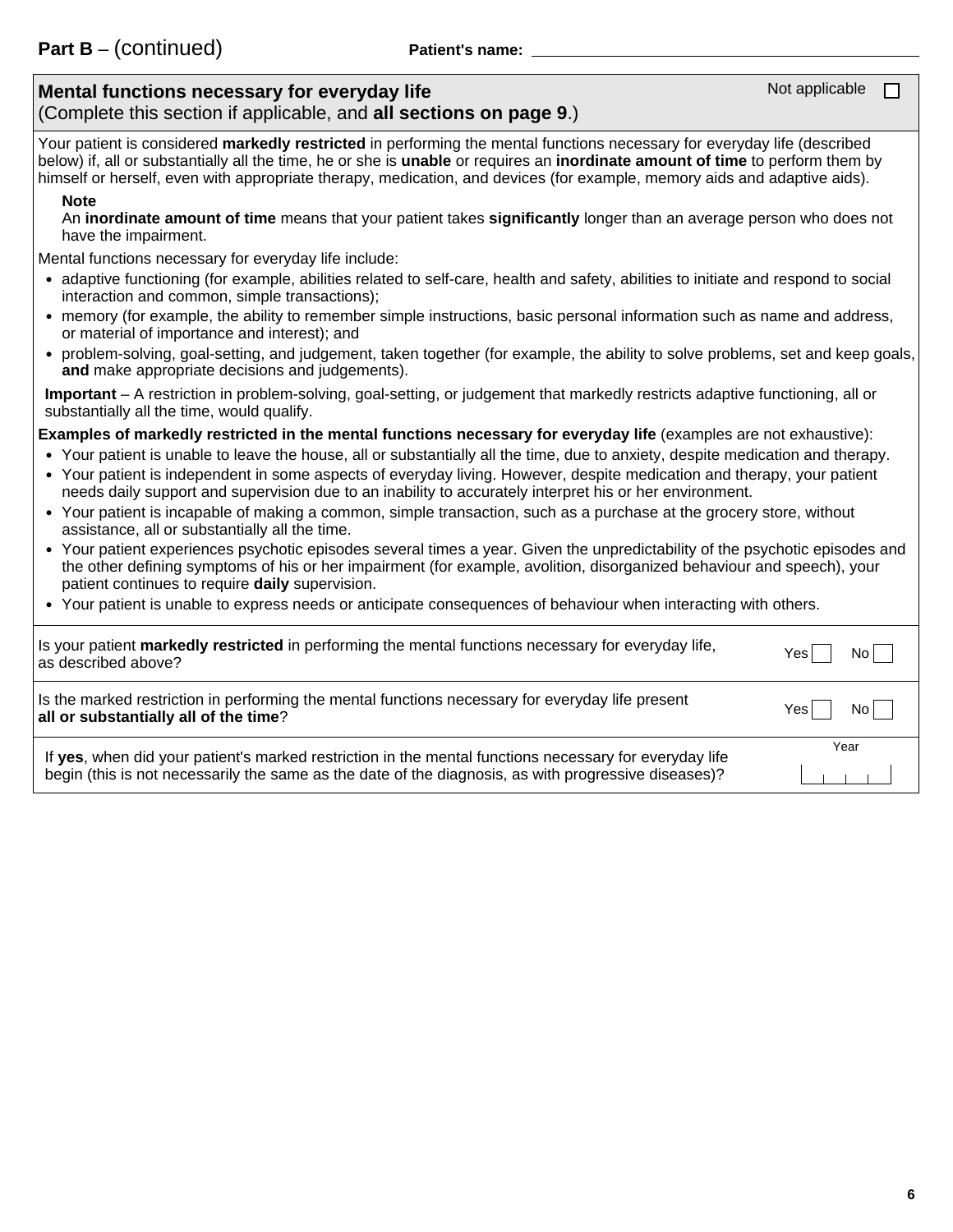# **Life-sustaining therapy**

## (Complete this section if applicable, and **all sections on page 9**.)

Your patient needs life-sustaining therapy to support a vital function, even if the therapy has alleviated the symptoms. Your patient needs the therapy at least 3 times per week, for an average of at least 14 hours per week.

#### **Notes**

The following points apply in determining the time your patient spends on therapy:

- Your patient must dedicate the time for the therapy—that is, the patient has to take time away from normal, everyday activities to receive it. If your patient receives therapy by a portable device, such as an insulin pump, or an implanted device, such as a pacemaker, the time the device takes to deliver the therapy **does not** count towards the 14-hour per week requirement. However, the time your patient spends setting up a portable device **does** count.
- **Do not include** activities such as following a dietary restriction or regime, exercising, travelling to receive the therapy, attending medical appointments (other than appointments where the therapy is received), shopping for medication, or recuperating after therapy.

#### **For 2005 and later years**

- If your patient's therapy requires a regular dosage of medication that needs to be adjusted daily, the activities directly related to determining and administering the dosage **are** considered part of the therapy (for example, monitoring blood glucose levels, preparing and administering the insulin, calibrating necessary equipment, or maintaining a log book of blood glucose levels).
- Activities that are considered to be part of following a dietary regime, such as carbohydrate calculation, as well as activities related to exercise, **do not count** toward the 14-hour requirement (even when these activities or regimes are a factor in determining the daily dosage of medication).
- If a child is unable to perform the activities related to the therapy because of his or her age, the time spent by the child's primary caregivers performing and supervising these activities **can** be counted toward the 14-hour per week requirement. For example, in the case of a child with Type 1 diabetes, supervision includes having to wake the child at night to test his or her blood glucose level, checking the child to determine the need for additional blood glucose testing (during or after physical activity), or other supervisory activities that can reasonably be considered necessary to adjust the dosage of insulin (excluding carbohydrate calculation).

**Examples of life-sustaining therapy** (examples are not exhaustive):

- Chest physiotherapy to facilitate breathing
- Kidney dialysis to filter blood
- Insulin therapy to treat Type 1 diabetes in a child who cannot independently adjust the insulin dosage (for 2005 and later years)

| Does your patient need life-sustaining therapy to support a vital function?                                                                                                  | Yes<br>No              |
|------------------------------------------------------------------------------------------------------------------------------------------------------------------------------|------------------------|
| Does your patient need life-sustaining therapy at least 3 times per week?                                                                                                    | Yes<br>No l            |
| Does the life-sustaining therapy take an average of at least 14 hours per week?                                                                                              | Yes<br>No <sub>1</sub> |
| If yes, when did your patient's therapy begin to meet the above conditions (this is not necessarily the<br>same as the date of the diagnosis, as with progressive diseases)? | Year                   |
| Provide details of the therapy (for example dialysis, or for persons with diabetes, insulin pump or multiple daily injections):                                              |                        |
|                                                                                                                                                                              |                        |
|                                                                                                                                                                              |                        |
|                                                                                                                                                                              |                        |
|                                                                                                                                                                              |                        |
|                                                                                                                                                                              |                        |
|                                                                                                                                                                              |                        |
|                                                                                                                                                                              |                        |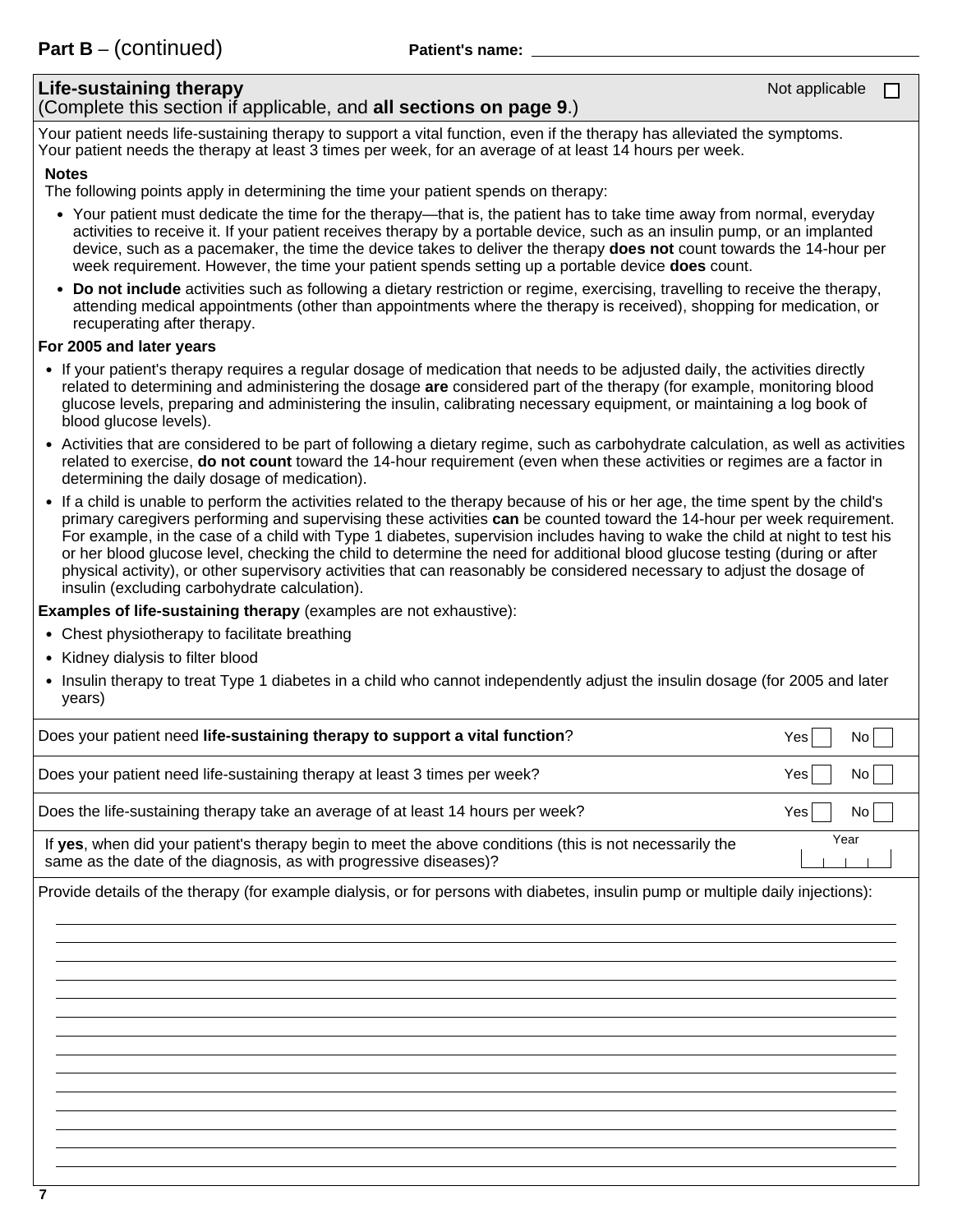**Part B** – (continued) **Patient's name:**

| <b>Cumulative effect of significant restrictions</b> – applies to 2005 and later years<br>Not applicable<br>(Complete this section if applicable, and all sections on page 9. However, do not<br>complete this section if your patient is markedly restricted under any of the previous sections.)                                                                                                                     |  |  |  |
|------------------------------------------------------------------------------------------------------------------------------------------------------------------------------------------------------------------------------------------------------------------------------------------------------------------------------------------------------------------------------------------------------------------------|--|--|--|
| Answer the following questions to determine if your patient may be eligible for the disability tax credit. Also answer the<br>questions at the bottom of this page.                                                                                                                                                                                                                                                    |  |  |  |
| 1. Does your patient have at least one impairment in physical or mental functions that has lasted,<br>Yes<br>No<br>or is expected to last, for a continuous period of at least 12 months?                                                                                                                                                                                                                              |  |  |  |
| 2. Even with appropriate therapy, medication, and devices, has the impairment resulted in a<br>Yes<br>No.<br>significant restriction, that is not quite a marked restriction (defined below), in two<br>or more basic activities of daily living?                                                                                                                                                                      |  |  |  |
| Yes<br>No.<br>3. Do these significant restrictions exist together, all or substantially all the time?                                                                                                                                                                                                                                                                                                                  |  |  |  |
| 4. Is the cumulative effect of these significant restrictions equivalent to a marked restriction in a single<br>Yes<br>No<br>basic activity of daily living (see examples below)?                                                                                                                                                                                                                                      |  |  |  |
| <b>Notes</b><br>You can include vision in combination with the basic activities of daily living.                                                                                                                                                                                                                                                                                                                       |  |  |  |
| You cannot include the time spent on life-sustaining therapy.                                                                                                                                                                                                                                                                                                                                                          |  |  |  |
| If you answered yes to all of the above questions, your patient may be eligible for the disability tax credit.                                                                                                                                                                                                                                                                                                         |  |  |  |
| <b>Definitions</b>                                                                                                                                                                                                                                                                                                                                                                                                     |  |  |  |
| Markedly restricted – means that all or substantially all the time, and even with therapy (other than life-sustaining therapy<br>to support a vital function) and the use of appropriate devices and medication, either:                                                                                                                                                                                               |  |  |  |
| • your patient is unable to perform at least one of the basic activities of daily living; or                                                                                                                                                                                                                                                                                                                           |  |  |  |
| • it takes your patient an inordinate amount of time to perform at least one of the basic activities of daily living.                                                                                                                                                                                                                                                                                                  |  |  |  |
| Significantly restricted – means that although your patient does not quite meet the criteria for markedly restricted, his or her<br>ability to perform a basic activity of daily living or his or her vision is still substantially restricted.                                                                                                                                                                        |  |  |  |
| <b>Examples</b>                                                                                                                                                                                                                                                                                                                                                                                                        |  |  |  |
| Examples of cumulative effects equivalent to being markedly restricted in a basic activity of daily living (examples are not<br>exhaustive):                                                                                                                                                                                                                                                                           |  |  |  |
| • Your patient can walk for 100 metres, but then must take time to recuperate. He or she can perform the mental functions<br>necessary for everyday life, but can concentrate on any topic for only a short period of time. The cumulative effect of these<br>two significant restrictions is equivalent to being markedly restricted, such as being unable to perform one of the basic<br>activities of daily living. |  |  |  |
| Your patient always takes a long time for walking, dressing and feeding. The extra time it takes to perform these activities,<br>when added together, is equivalent to being markedly restricted, such as taking an inordinate amount of time in a single<br>basic activity of daily living.                                                                                                                           |  |  |  |
| Answer the following question(s) to certify your patient's condition:                                                                                                                                                                                                                                                                                                                                                  |  |  |  |
| Do you certify that your patient meets the four conditions described in the questions above?<br>Yes<br>No.                                                                                                                                                                                                                                                                                                             |  |  |  |
| If yes, tick at least two of the following, as they apply to your patient.                                                                                                                                                                                                                                                                                                                                             |  |  |  |
| elimination (bowel or<br>vision<br>speaking<br>hearing<br>walking<br>bladder functions)                                                                                                                                                                                                                                                                                                                                |  |  |  |
| feeding<br>dressing<br>mental functions necessary<br>for everyday life                                                                                                                                                                                                                                                                                                                                                 |  |  |  |
| Year<br>If yes, when did the cumulative effect described above begin (this is not necessarily the same as the<br>date of the diagnosis, as with progressive diseases)?                                                                                                                                                                                                                                                 |  |  |  |